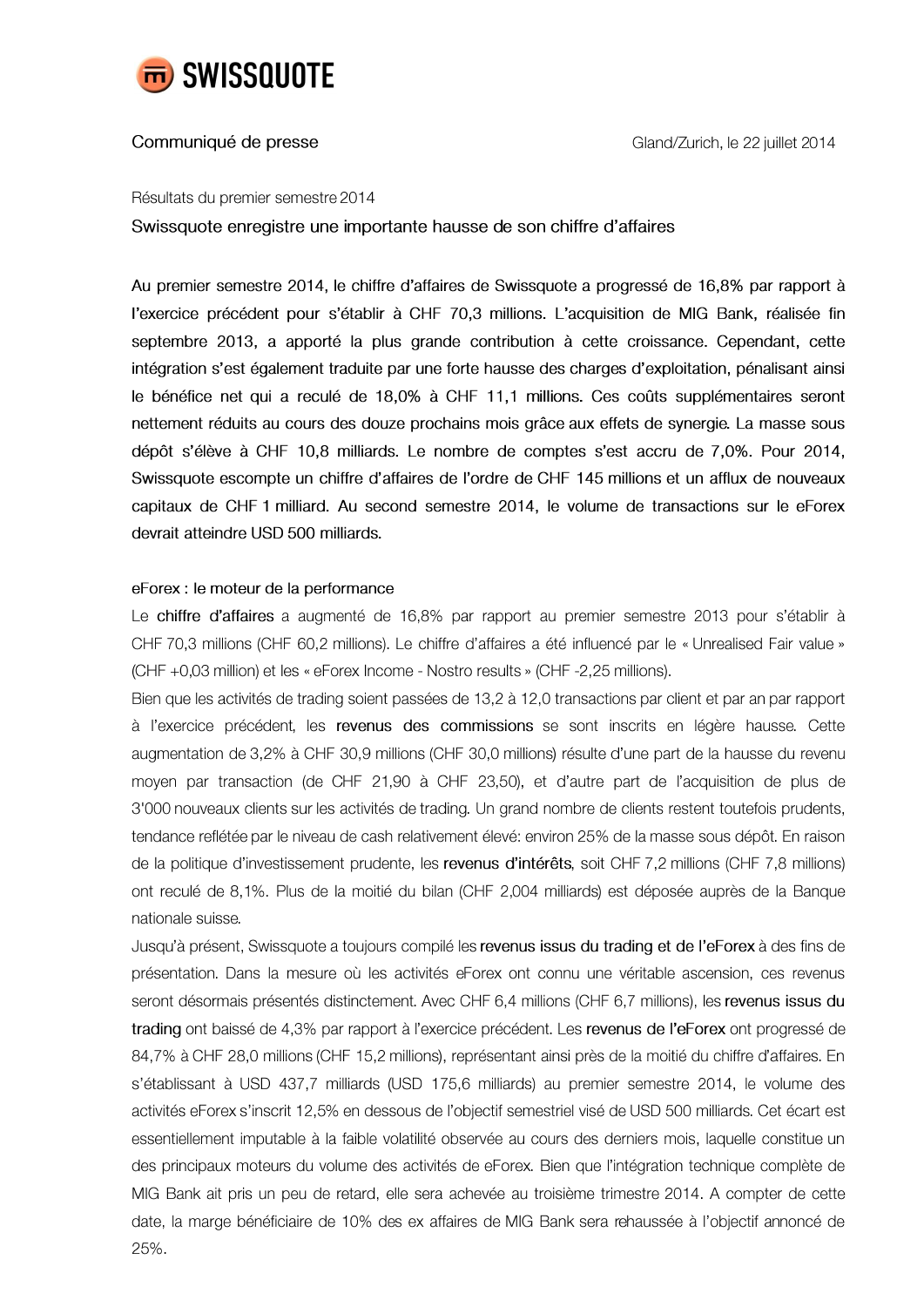

#### L'intégration de MIG Bank a affecté le bénéfice

Les charges d'exploitation au premier semestre 2014, soit CHF 57,2 millions (CHF 43,7 millions), ont augmenté de 31,0% par rapport à l'exercice précédent. Comme pour le chiffre d'affaires, cette augmentation est majoritairement due à l'intégration de MIG Bank et notamment à la hausse de 46,4% des coûts liés aux effectifs supplémentaires (CHF 28,9 millions). Les charges d'exploitation résiduelles, soit CHF 21,8 millions, se sont accrues de 26,8%. Le bénéfice avant impôts s'est établi à CHF 13,2 millions (CHF 16,6 millions), et le bénéfice net a atteint CHF 11,1 millions (CHF 13,5 millions). La marge bénéficiaire brute s'est établie à 18,7% (27,5%) et la marge bénéficiaire nette à 15,8% (22,5%). Le bénéfice par action s'élevait à CHF 0,75 (CHF 0,95). Les fonds propres ont progressé de 20,3% à CHF 271,3 millions (CHF 225,5 millions); le ratio Bâle III (CET 1) a atteint 23,1% (22,6%).

#### Augmentation de la masse sous dépôt et du nombre de clients

Le nombre de clients a continué d'augmenter. Le nombre total des comptes clients a progressé de 7,0% par rapport au premier semestre 2013 pour atteindre 219'177 (204'812). Ces comptes se répartissent de la façon suivante: 165'143 comptes de trading (+1,9%), 31'451 comptes d'épargne (+2,2%), 1'068 comptes ePrivate Banking (+24,2%) ainsi que 21'515 comptes eForex (+92,6%). Par rapport à l'exercice précédent, la masse sous dépôt a augmenté de 16,9% pour atteindre CHF 10,835 milliards (CHF 9,267 milliards). A fin juin 2014, les avoirs des comptes de trading s'élevaient à CHF 9,822 milliards, des comptes d'épargne à CHF 718,9 millions, des comptes ePrivate Banking à CHF 57,4 millions et des comptes eForex à CHF 236,5 millions. L'afflux de nouveaux capitaux, soit CHF 456,4 millions (CHF 379,5 millions), s'inscrit en hausse de 20,3% par rapport à l'exercice précédent.

## L'ePrivate Banking est solidement ancré

Au premier semestre 2014, le domaine ePrivate Banking a fait l'objet d'une nette progression, tant en termes d'acquisition de clients (+24,2%) que de masse sous dépôt (+115,0%). La barre des 1'000 clients a pour la première fois été atteinte. Depuis quelques jours, les clients ePrivate Banking bénéficient en outre avec la version 2 d'un outil complètement refondu en matière de système multi-actifs, incluant un meilleur modèle tarifaire et une protection contre les évolutions des cours des devises.

#### Collaboration stratégique entre Swissquote et PostFinance

En mai, Swissquote et PostFinance ont annoncé qu'ils entamaient une collaboration stratégique à long terme en matière de trading en ligne: à partir de l'automne 2015, Swissquote fera office de plateforme de trading pour PostFinance et exécutera ainsi les ordres boursiers déposés par les clients de PostFinance dans e-trading. Ensemble, PostFinance et Swissquote souhaitent continuer à développer le marché du négoce en ligne. Afin de poursuivre cet objectif, PostFinance a acquis une participation de 5% dans le capital-action de Swissquote.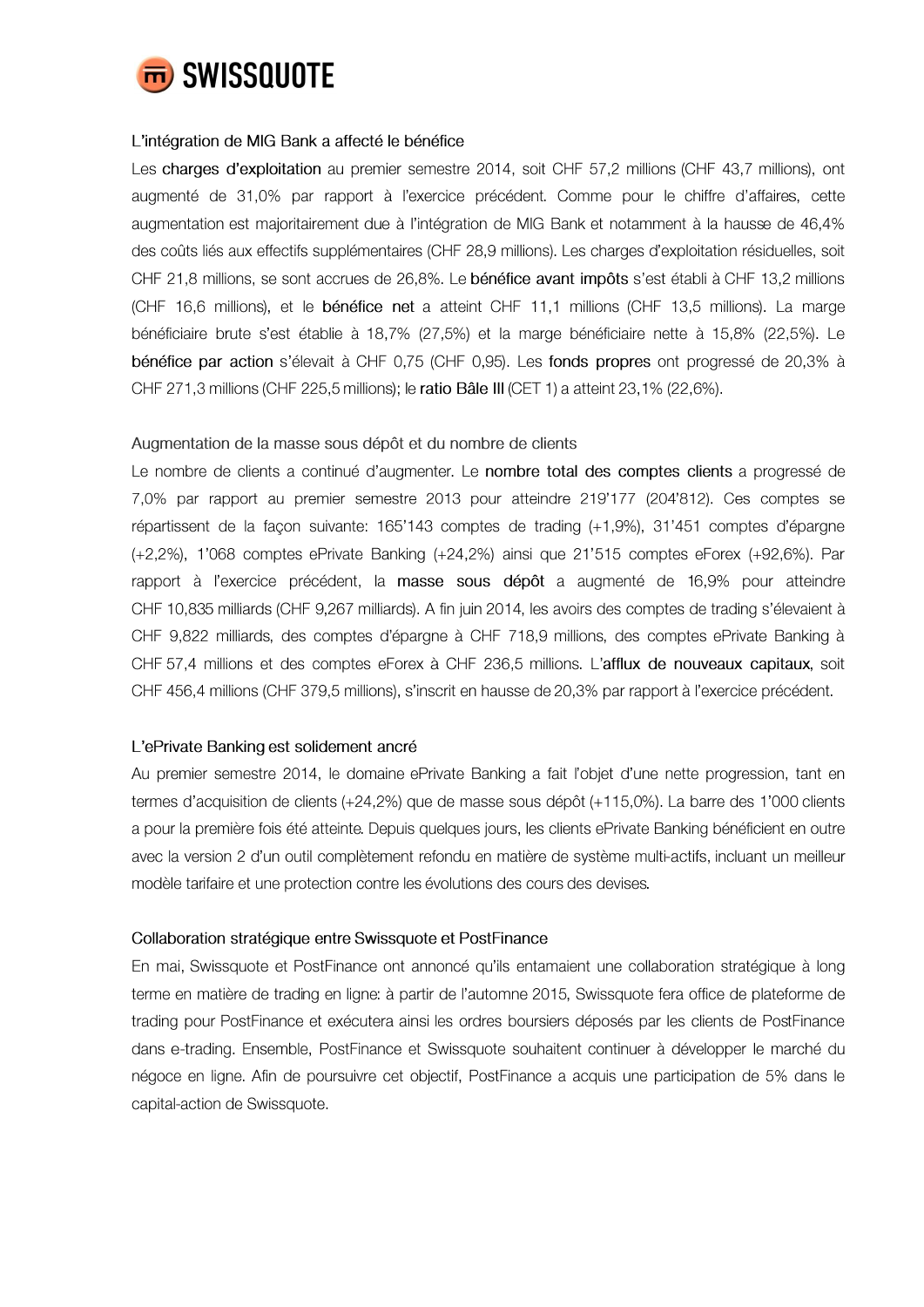

Le rapport financier complet du premier semestre 2014 est disponible à l'adresse suivante: http://www.swissquote.ch - LA SOCIETE / Information aux investisseurs / Rapports

#### Swissquote - The Swiss Leader in Online Banking

En tant que fournisseur principal de services financiers en ligne, Swissquote propose des solutions et des outils d'analyse innovants adaptés aux différents besoins et attentes de ses clients. Sur sa plateforme conviviale, la société propose diverses possibilités de trading en ligne, des solutions d'eForex, d'ePrivate Banking, d'eHypothèques et des comptes d'épargne flexibles. En plus d'offrir à sa clientèle privée des services à des tarifs avantageux, Swissquote offre également des prestations spécifiques aux gestionnaires de fortune indépendants et à sa clientèle d'entreprises. Swissquote (SQN) est cotée à la SIX Swiss Exchange et possède une licence bancaire. Elle est soumise à la supervision de l'Autorité fédérale de surveillance des marchés financiers (FINMA) et est membre de l'Association suisse des banquiers.

## Pour plus d'informations

Marc Bürki, CEO Swissquote Group Holding SA / CEO Swissquote Bank SA Chemin de la Crétaux 33, CH-1196 Gland, Téléphone +41 22 999 98 50, Mobile +41 79 413 41 45 marc.burki@swissquote.ch

Nadja Keller, Assistante du CEO / Media Relations Manager Téléphone +41 44 825 88 01, nadja.keller@swissquote.ch

## Agenda 2015

03.03.2015 Présentation des chiffres du bilan 2014 à Zurich (SIX Swiss Exchange) 07.05.2015 Assemblée générale à Zurich